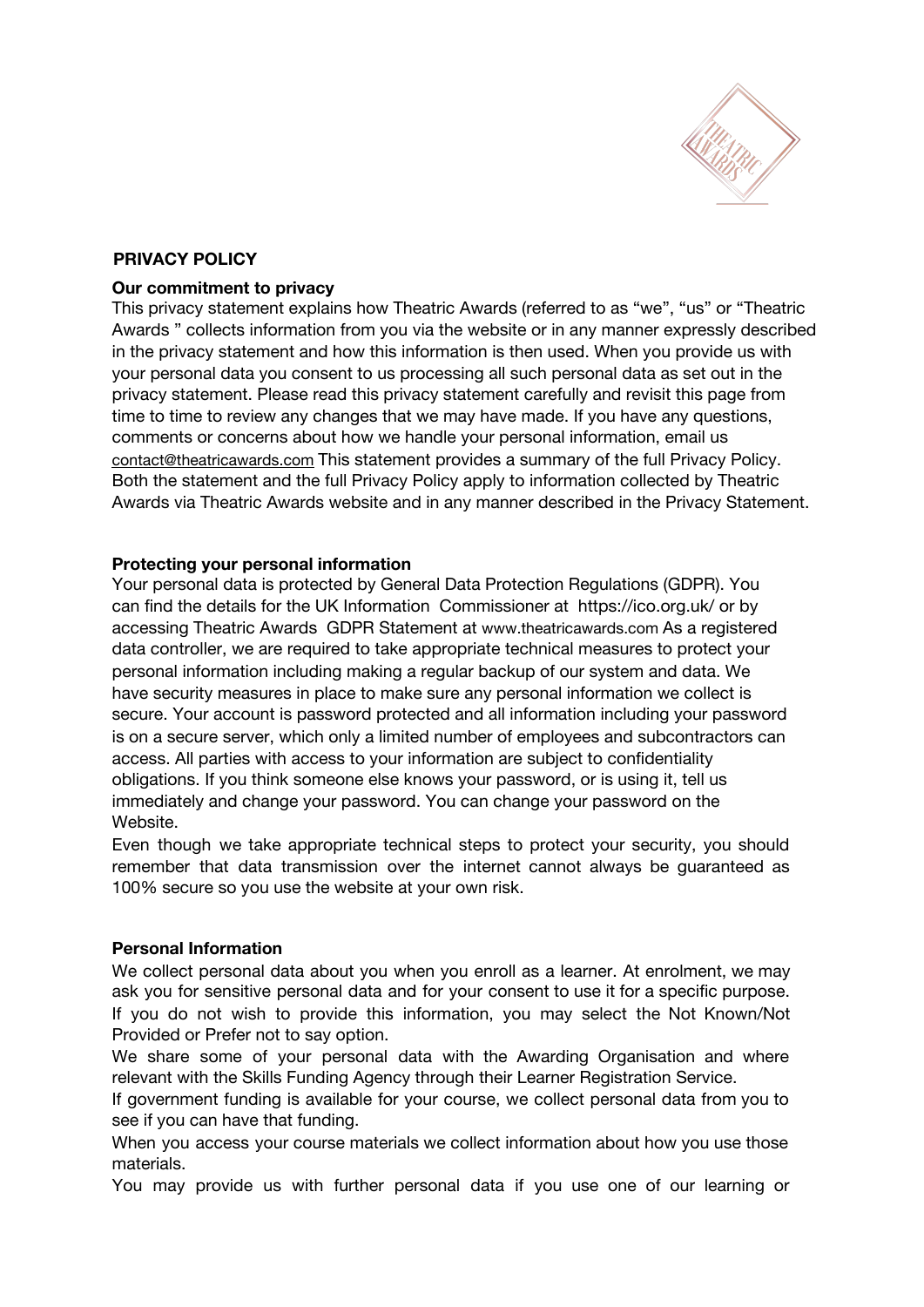communications facilities or use one of our online skills tests.

We use cookies and other technologies to keep track of how you interact with our website and

to target advertising. For further information about this please see our Use of Cookies Statement.

# **Purposes and Disclosures**

We use your personal information to deal with your queries, to provide you with the services you request, to determine whether you are eligible for government funding (if available), customer feedback and for general statistics and research.

Depending on the preferences indicated by you:

- we may use your personal data to contact you about developments and offers.
- Theatric Awards may disclose your personal data to your sponsor, if you are being sponsored by your employer or by a trade organisation or other group.
- we may disclose your information to certain government agencies in connection with the funding of your course.

Following registration and enrolment, either in a Theatric Awards Approved Centre or online, all of our approved service providers will have access to your name, date of birth, address, username, learner reference number and details of which Theatric Awards courses you have enrolled in the past. You can request that:

- your details not be used for marketing purposes;
- we provide you with a copy of the information we hold about you (we may charge you a small fee);
- we correct inaccuracies in your information.

You may also turn cookies off in your browser. However, if you do so, you may not be able to use certain features on the website.

### **The information we collect during registration or enrolment**

When you register with us, you (or the person registering for you) must tell us:

- your full name
- email address
- your date of birth (security question)
- in which region of the UK you are based
- where you heard about us.

We also ask for your company name but you do not have to provide this information if you do not wish to.

Following registration via the Website, we, or our Agents (where you have been introduced to the Website via an Agent or Reseller), may request additional personal data from you in order to further support your learning. You do not have to provide this information, but if you do not, you may not get the most out of your learning.

### **The information we collect when you access Course Materials**

We collect information about how you use Course Materials to monitor your learning and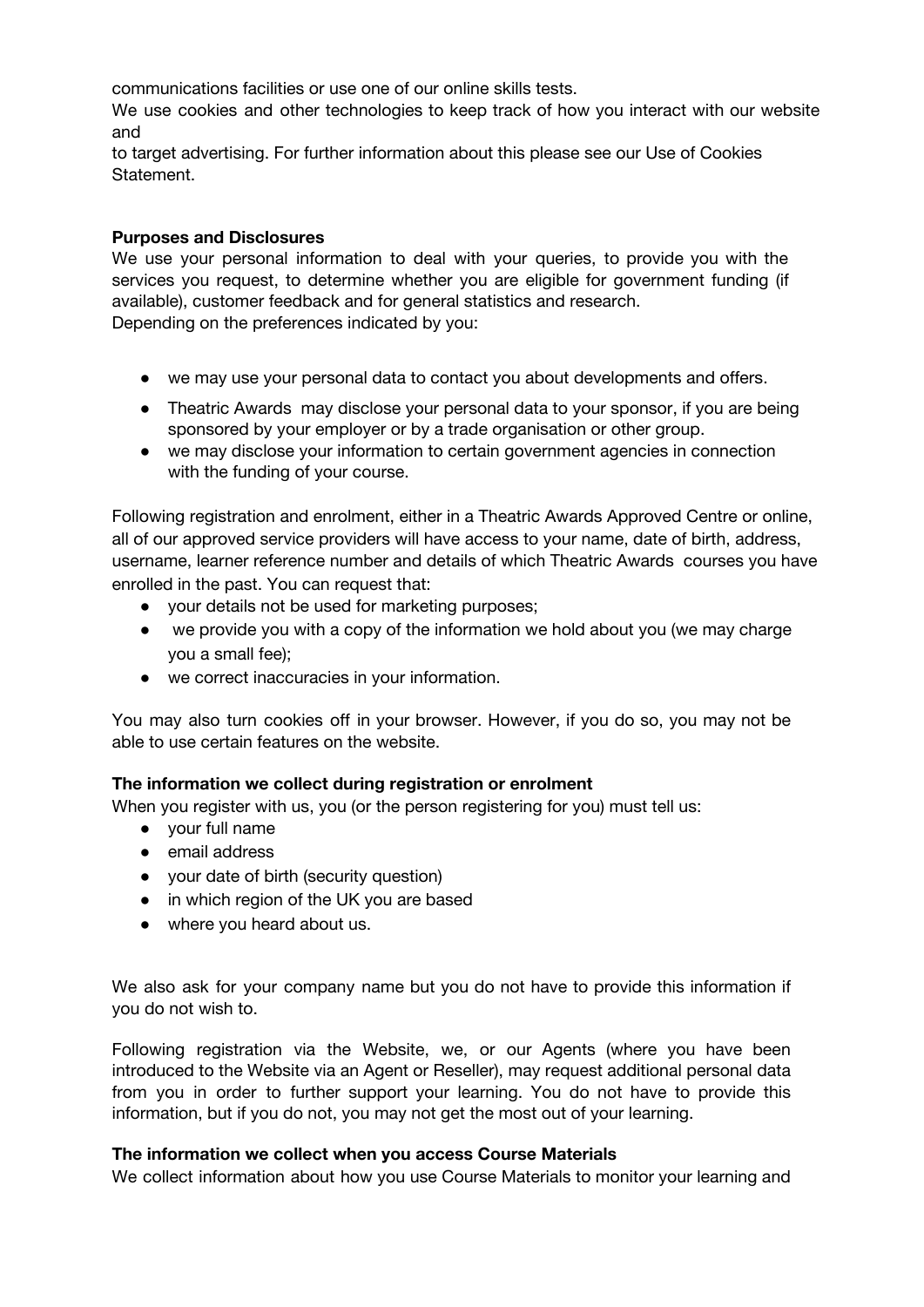improve our users' learning experience.

You may also provide personal data through:

- calls to our helplines;
- letters and e-mails:
- customer feedback forms.

We may record calls to helplines for quality and training purposes only. We will store calls for about three months and we will keep them confidential. In general, if you contact us, we may keep a record of your query or complaint for a reasonable time in case you contact us again.

### **How we use the information we collect**

We use your personal information:

- to answer your queries or complaints;
- to deliver our online services, for example any Courses that you have access to
- to provide Course Materials;
- to carry out administration;
- to seek your opinion of the Course and Website
- for general statistics and research;
- for obtaining any relevant professional advice;
- as may be required by law or in connection with legal proceedings (including where we intend to take legal proceedings), or as may be necessary to establish, exercise or defend our legal rights.

### **Paying for a Course online**

When you pay for a Course online, you will be asked for:

- details of a credit or debit card;
- an e-mail address; and
- a telephone number.

These details are collected by: Theatric Awards Bank

They collect credit or debit card details over a secure link. We do not collect them and they are not made available to us or our Agents or Resellers. We will use the personal information you provide to process your online payment and to refund any monies due to you if you cancel your enrolment in line with the terms and conditions on this Website. When you make a payment online, we will use industry standard software, which encrypts your information. For

further details about the security of this information, please refer to Theatric Awards baking.

#### **Third parties and sponsors**

To achieve the purposes set out in this privacy statement we may need to give your information to our service providers, Agents and Resellers. Following registration and/or enrolment via the website, we and our Agent or Resellers, if you registered via one of our Agents or Resellers, will have access to your name and contact details to help us deliver our services to you.

If your employer, trade organisation or other group is sponsoring you, we may give the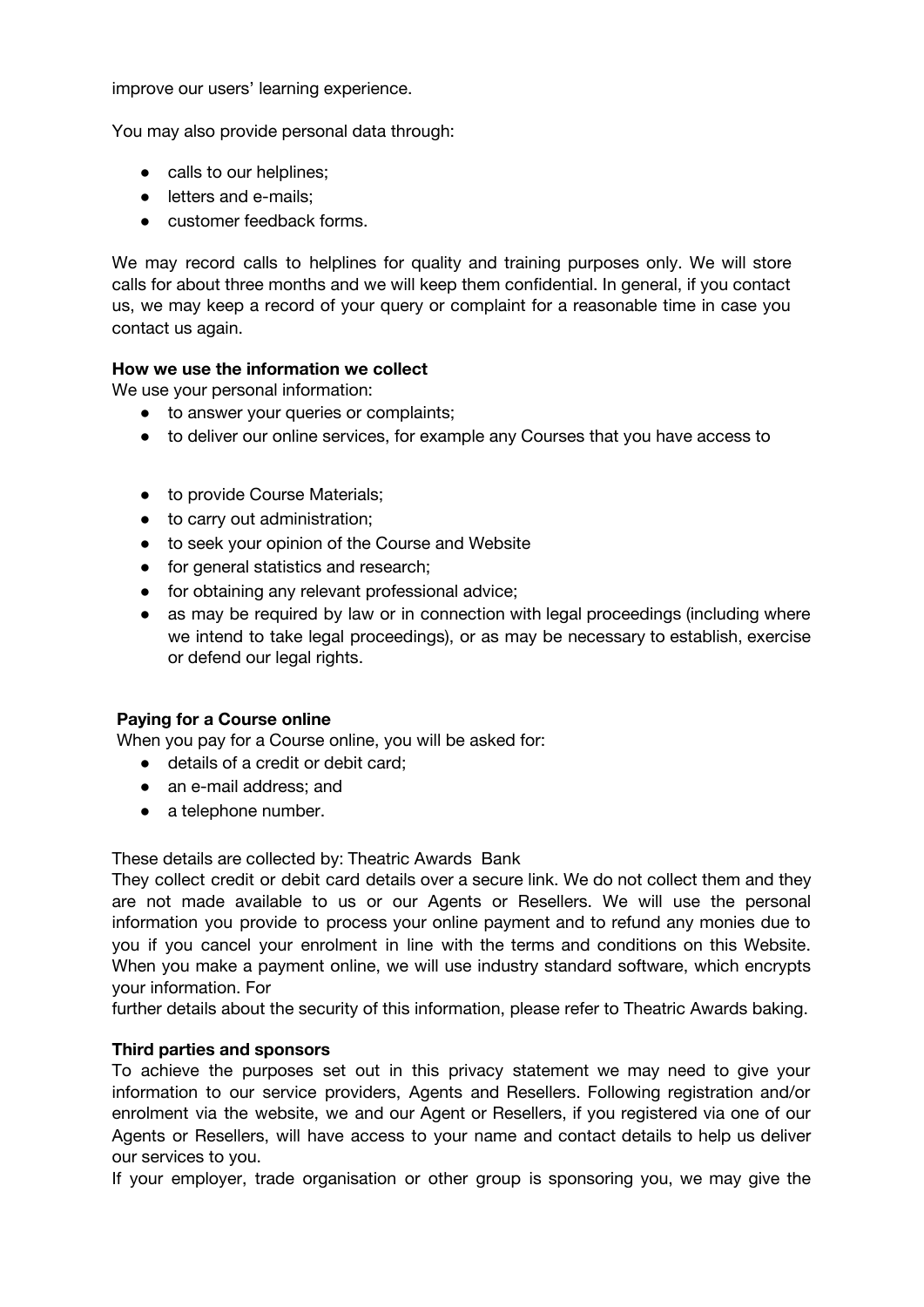personal information we have collected to your sponsor to monitor your learning.

# **Requests for information**

If you have not registered on the Website but are simply making an enquiry or request for information, we will use your personal information to reply to your enquiry or request. We will not use this information for marketing purposes without your permission or unless you invite us to do so.

# **Keeping your personal data**

We keep personal data :

- for as long as is necessary to fulfil the purposes we collected it for;
- as required by law; or
- to enforce or defend legal claims.

Sometimes we will keep information that you have deleted, for example messages sent by you to your tutor, as a record of your learning experience. We will keep this information for a reasonable time.